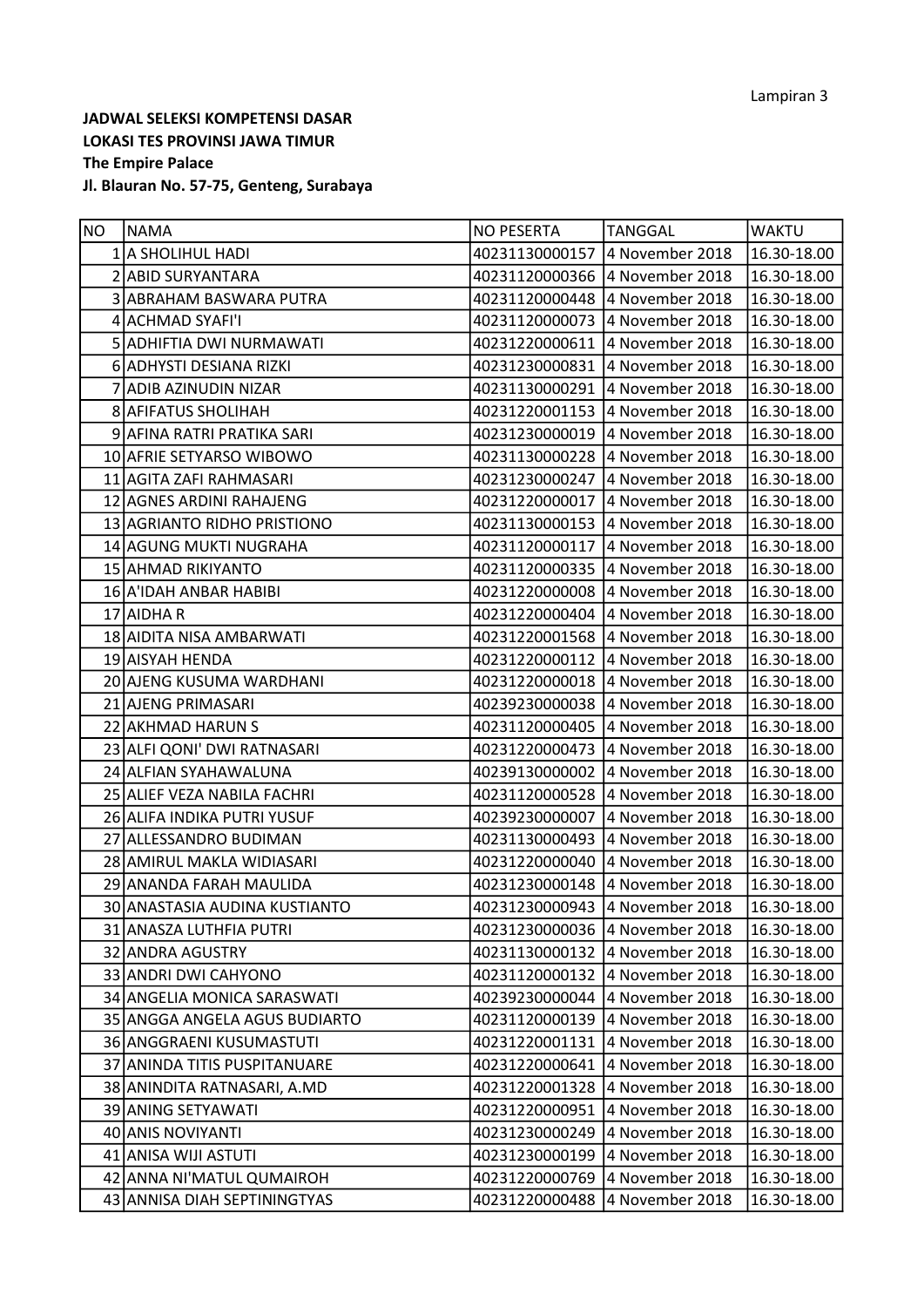| NO | <b>NAMA</b>                     | <b>NO PESERTA</b>              | <b>TANGGAL</b>                 | <b>WAKTU</b> |
|----|---------------------------------|--------------------------------|--------------------------------|--------------|
|    | 44 ANNISA DYAH PERWIRA          | 40239230000008 4 November 2018 |                                | 16.30-18.00  |
|    | 45 ANNISA NINDI ASTUTI          | 40231220000667 4 November 2018 |                                | 16.30-18.00  |
|    | 46 APRILIA KARDIANZAH PUTRI     | 40231230000271                 | 4 November 2018                | 16.30-18.00  |
|    | 47 ARBAR MIRSA BACHTIAR         | 40231120000131 4 November 2018 |                                | 16.30-18.00  |
|    | 48 ARGA DWI SAPUTRA             | 40231120000125                 | 4 November 2018                | 16.30-18.00  |
|    | 49 ARI WERSTIYANDIKAH           | 40231120000235 4 November 2018 |                                | 16.30-18.00  |
|    | 50 ARIF SAPUTRO                 | 40231130000068                 | 4 November 2018                | 16.30-18.00  |
|    | 51 ARIFIN                       | 40231130000370                 | 4 November 2018                | 16.30-18.00  |
|    | 52 ARIN DIVA PRAMESWARY         |                                | 40231220001401 4 November 2018 | 16.30-18.00  |
|    | 53 ARINDAH ANGGRAENI            | 40231230000809 4 November 2018 |                                | 16.30-18.00  |
|    | 54 ARIS NUR RAHMAT              | 40231120000422 4 November 2018 |                                | 16.30-18.00  |
|    | 55 ARIS RINA RISTIANTI          | 40231230000035                 | 4 November 2018                | 16.30-18.00  |
|    | 56 ARIS WIDIYANTORO             | 40231120000303 4 November 2018 |                                | 16.30-18.00  |
|    | 57 ARIYANI INESTASIA SAFITRI    |                                | 40231220001299 4 November 2018 | 16.30-18.00  |
|    | 58 ARRASY QISTHY SUBEKTI        |                                | 40231120000003 4 November 2018 | 16.30-18.00  |
|    | 59 ARSYAD SURYO WIBOWO          | 40231130000022 4 November 2018 |                                | 16.30-18.00  |
|    | 60 ARY HARITSANING ATMADYA      | 40231220000127 4 November 2018 |                                | 16.30-18.00  |
|    | 61 ASRI RAHMAHWATI              |                                | 40231230000302 4 November 2018 | 16.30-18.00  |
|    | 62 ASRIN KHOIRIN NISA           | 40231230000592 4 November 2018 |                                | 16.30-18.00  |
|    | 63 ASTRI NADHIRA SYADZA         | 40231220000877 4 November 2018 |                                | 16.30-18.00  |
|    | 64 ATIK WULANDARI               | 40231230000025                 | 4 November 2018                | 16.30-18.00  |
|    | 65 AVIANA                       | 40231220001529                 | 4 November 2018                | 16.30-18.00  |
|    | 66 AYIK DEVI MARETA             | 40231220000674                 | 4 November 2018                | 16.30-18.00  |
|    | 67 AYU PRIMASARI                | 40239230000040                 | 4 November 2018                | 16.30-18.00  |
|    | 68 AYU WIRANTI                  | 40231220001385 4 November 2018 |                                | 16.30-18.00  |
|    | 69 BAGUS PAMBUDI                | 40231120000368                 | 4 November 2018                | 16.30-18.00  |
|    | 70 BAKHTIAR SENO AJI            | 40231120000095                 | 4 November 2018                | 16.30-18.00  |
|    | 71 BARUNA KUNTO LASKITO         |                                | 40231120000077 4 November 2018 | 16.30-18.00  |
|    | 72 BENNI SETYA KUSPRATAMA       | 40231120000245                 | 4 November 2018                | 16.30-18.00  |
|    | 73 BERLYN MEGA APRILIANI        | 40239230000061 4 November 2018 |                                | 16.30-18.00  |
|    | 74 BINDIA GUSWANI KUSMIN        | 4023P230000004                 | 4 November 2018                | 16.30-18.00  |
|    | 75 BUNGA KURNIA LISTIA UTAMI    | 40231220000333                 | 4 November 2018                | 16.30-18.00  |
|    | 76 CAECILIA SYNTIA SEPTRIANI    | 40231220000927                 | 4 November 2018                | 16.30-18.00  |
|    | 77 CAHITA WIDASARI              | 40239230000074                 | 4 November 2018                | 16.30-18.00  |
|    | 78 CHOIRUN NISHAK               | 40239230000052                 | 4 November 2018                | 16.30-18.00  |
|    | 79 CHOIRUNISA SINTADEWI         | 40231220000250                 | 4 November 2018                | 16.30-18.00  |
|    | 80 CINDY TRI INDAH PAMUKTI      | 40231220000436                 | 4 November 2018                | 16.30-18.00  |
|    | 81 CINDYKA HILLARY PUTRI PALUPI | 40231220001128                 | 4 November 2018                | 16.30-18.00  |
|    | 82 CINTHYA NOVA                 | 40231220000469                 | 4 November 2018                | 16.30-18.00  |
|    | 83 CITRA ARDELLA FEBRIANTI      | 40231220000826                 | 4 November 2018                | 16.30-18.00  |
|    | 84 CITRA PUSPA MAWARNI.         | 40231230000016                 | 4 November 2018                | 16.30-18.00  |
|    | 85 CLOUDIA DEBY DEWINTA         | 40231220001302                 | 4 November 2018                | 16.30-18.00  |
|    | 86 COZY PUSAKA                  | 40231220000625                 | 4 November 2018                | 16.30-18.00  |
|    | 87 CYNTHIA ARDYANTI SUGIANTO    | 40231220000580                 | 4 November 2018                | 16.30-18.00  |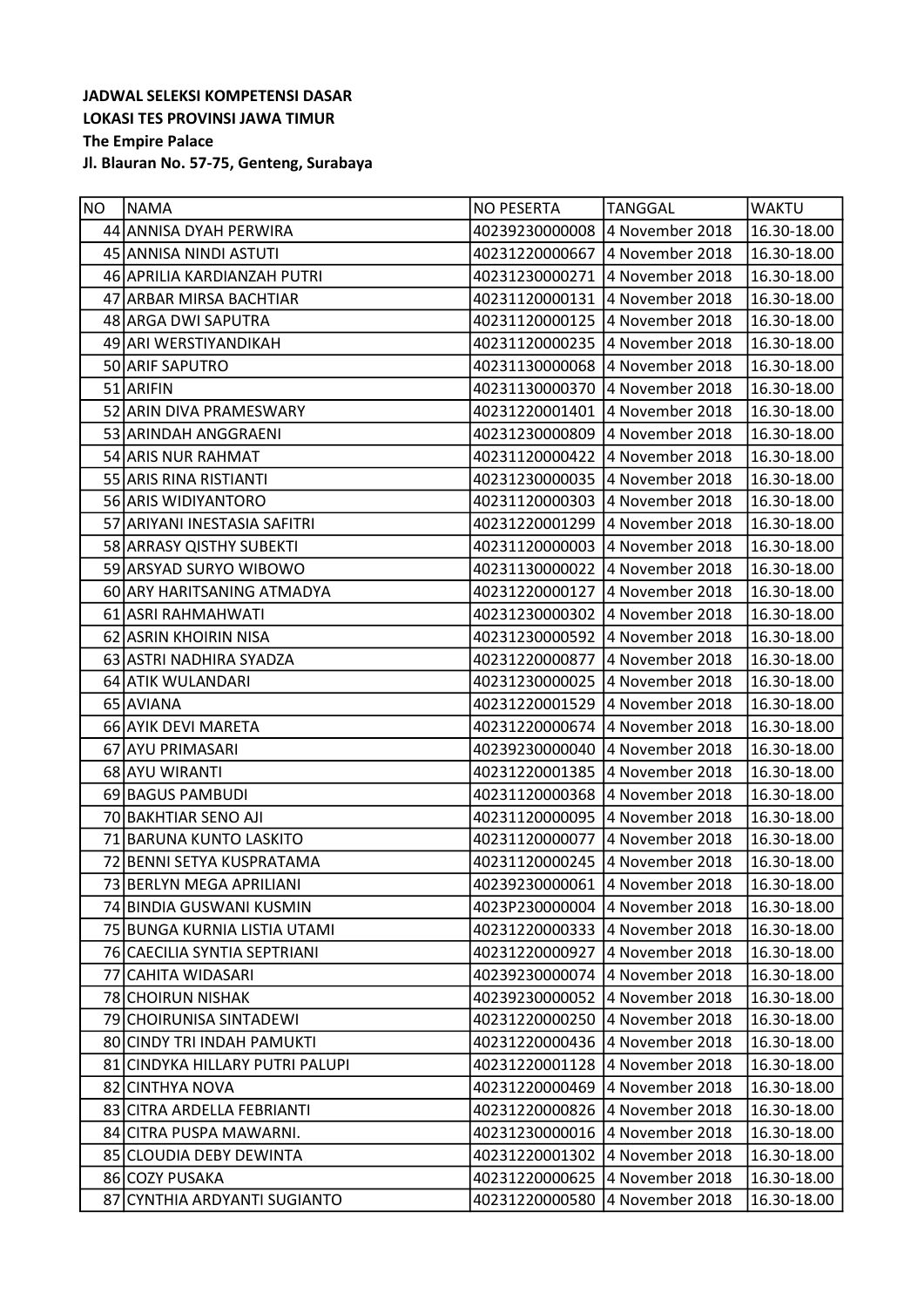| NO | <b>NAMA</b>                      | <b>NO PESERTA</b>              | <b>TANGGAL</b>                 | <b>WAKTU</b> |
|----|----------------------------------|--------------------------------|--------------------------------|--------------|
|    | 88 DANANG AJI PRIAMBODO          | 40231120000521                 | 4 November 2018                | 16.30-18.00  |
|    | 89 DANNY SETIAWAN RAMADHAN       | 40231130000288 4 November 2018 |                                | 16.30-18.00  |
|    | 90 DAVIS BUDI PURNAMA            | 40231130000150                 | 4 November 2018                | 16.30-18.00  |
|    | 91 DELFI JULIANA                 | 40231230000208 4 November 2018 |                                | 16.30-18.00  |
|    | 92 DENI RADIUS SWARDONO          | 40231120000455                 | 4 November 2018                | 16.30-18.00  |
|    | 93 DENTI SARTIKA PANE            | 40231220001087 4 November 2018 |                                | 16.30-18.00  |
|    | 94 DESI ANISA PUTRI              | 40231220000187                 | 4 November 2018                | 16.30-18.00  |
|    | 95 DESRIZAL MARIS ALFINSA        | 40231120000563 4 November 2018 |                                | 16.30-18.00  |
|    | 96 DESSY AYUNI M. TODUHO         |                                | 40231230000965 4 November 2018 | 16.30-18.00  |
|    | 97 DESSY RATNA WULANDARI         | 40231220000216 4 November 2018 |                                | 16.30-18.00  |
|    | 98 DESTHYA KARTIKA CANDRA        | 40231220001164 4 November 2018 |                                | 16.30-18.00  |
|    | 99 DEVI ALDILA ISTANTI           | 40231220000395                 | 4 November 2018                | 16.30-18.00  |
|    | 100 DEVI DESSY ARISANDI          |                                | 40231220000235 4 November 2018 | 16.30-18.00  |
|    | 101 DEVI OKTARINA                |                                | 40231220001238 4 November 2018 | 16.30-18.00  |
|    | 102 DEVI PERMATASARI             | 40231230000468 4 November 2018 |                                | 16.30-18.00  |
|    | 103 DEVIANA ISMA WARDHANI        | 40231220000095 4 November 2018 |                                | 16.30-18.00  |
|    | 104 DEVINA KRISTANTI NOVA        | 40231220001251                 | 4 November 2018                | 16.30-18.00  |
|    | 105 DEVITA OKTAVIA               | 40231220000105 4 November 2018 |                                | 16.30-18.00  |
|    | 106 DEWI CITRA AYU ULFA          | 40231230000273                 | 4 November 2018                | 16.30-18.00  |
|    | 107 DEWI FITRIANA SARI           | 40231230000381 4 November 2018 |                                | 16.30-18.00  |
|    | 108 DEWI RAHMA ANGGRAINI         | 40231220001017 4 November 2018 |                                | 16.30-18.00  |
|    | 109 DEWI SEPTIRIANA WIBOWO       |                                | 40231220001356 4 November 2018 | 16.30-18.00  |
|    | 110 DEWI SEPTIYANI WIDIYANINGSIH | 40231220000531 4 November 2018 |                                | 16.30-18.00  |
|    | 111 DEWI TRISNAWATI              | 40231230000032 4 November 2018 |                                | 16.30-18.00  |
|    | 112 DHANTI WAHYU FIDAYANTI       | 40231220001173 4 November 2018 |                                | 16.30-18.00  |
|    | 113 DIAH ARUM SARI               | 40231220000027                 | 4 November 2018                | 16.30-18.00  |
|    | 114 DIAN MAYA PUSPITA            | 40231230000135 4 November 2018 |                                | 16.30-18.00  |
|    | 115 DIAN UTAMI                   |                                | 40231220001261 4 November 2018 | 16.30-18.00  |
|    | 116 DIARNI YAYUK LESTIANI, SE    | 40231230000061                 | 4 November 2018                | 16.30-18.00  |
|    | 117 DIAS VIVIAN SAPHIRA          | 40239230000060 4 November 2018 |                                | 16.30-18.00  |
|    | 118 DIASTY RIZKA OCTAZSA         | 40231220001139                 | 4 November 2018                | 16.30-18.00  |
|    | 119 DICKY KUSUMA WIJAYA          | 40231120000347                 | 4 November 2018                | 16.30-18.00  |
|    | 120 DINA MEYLIANA                | 40231230000933                 | 4 November 2018                | 16.30-18.00  |
|    | 121 DINAR RISTYA PUTRI           | 40231220001480                 | 4 November 2018                | 16.30-18.00  |
|    | 122 DINDA DESILIA                | 40231230000813                 | 4 November 2018                | 16.30-18.00  |
|    | 123 DINDA NADYA PUTRI            | 40231220000243                 | 4 November 2018                | 16.30-18.00  |
|    | 124 DINDA PERMATASARI            | 40231230000531                 | 4 November 2018                | 16.30-18.00  |
|    | 125 DINI AMBARWATI ARIFIN        | 40231220000739                 | 4 November 2018                | 16.30-18.00  |
|    | 126 DITA RAHMADONA               | 40231230000127                 | 4 November 2018                | 16.30-18.00  |
|    | 127 DITO DWI PRIHANTORO          | 40231130000404                 | 4 November 2018                | 16.30-18.00  |
|    | 128 DIYA 'ULHAQ                  | 40231120000277                 | 4 November 2018                | 16.30-18.00  |
|    | 129 DIYAH ROSALINA               | 40231220000852                 | 4 November 2018                | 16.30-18.00  |
|    | 130 DWI ASIH KARTIKA             | 40231230000670                 | 4 November 2018                | 16.30-18.00  |
|    | 131 DWI KUNCORO                  | 40231120000377                 | 4 November 2018                | 16.30-18.00  |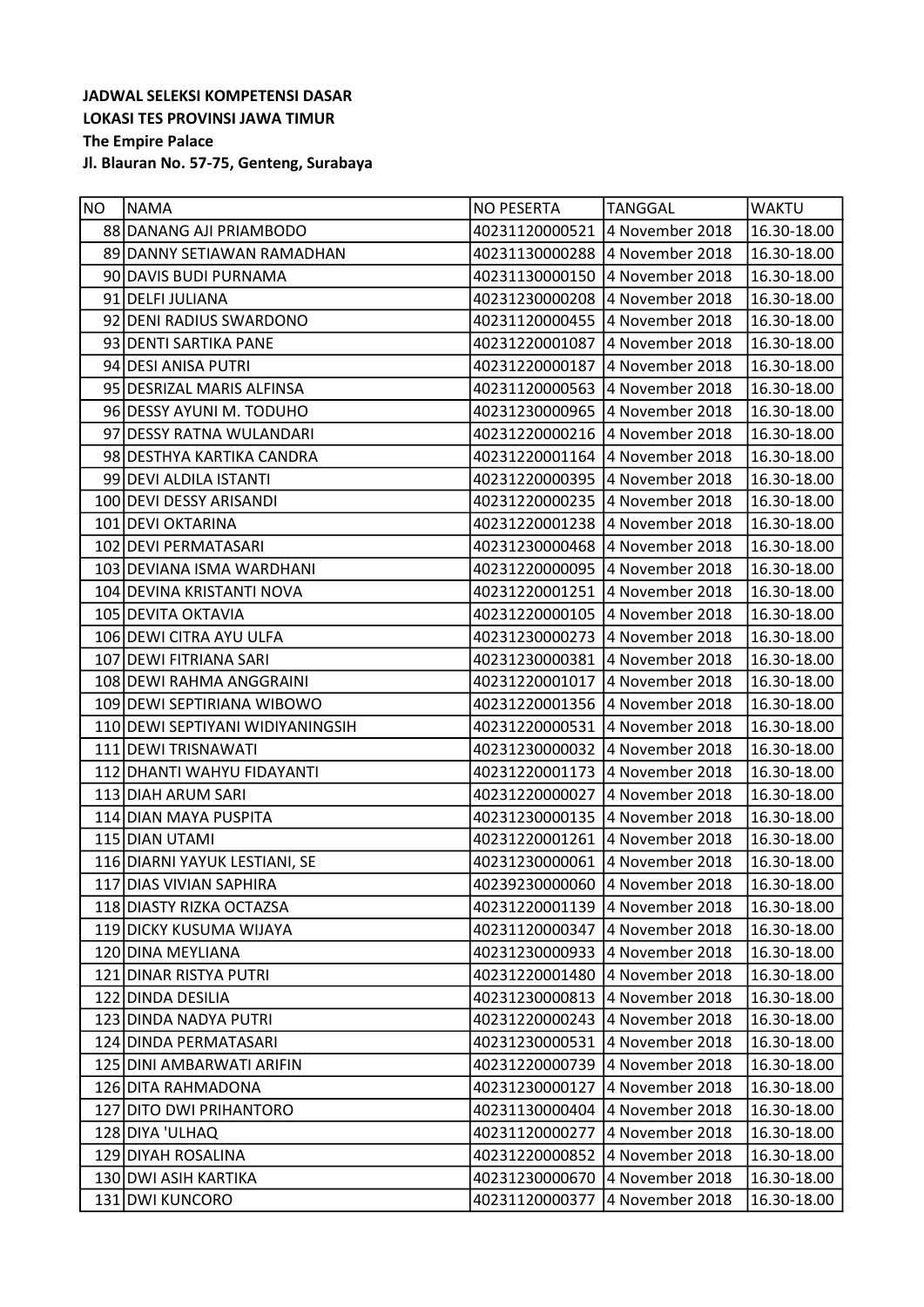| NO | <b>NAMA</b>                     | <b>NO PESERTA</b>               | <b>TANGGAL</b>  | <b>WAKTU</b> |
|----|---------------------------------|---------------------------------|-----------------|--------------|
|    | 132 DYAH RAHMA HERAWATI         | 40231220001340 4 November 2018  |                 | 16.30-18.00  |
|    | 133 DYAH RANGESTI DEWI          | 40231220000827 4 November 2018  |                 | 16.30-18.00  |
|    | 134 EDI SARWONO                 | 40231130000177                  | 4 November 2018 | 16.30-18.00  |
|    | 135 EKA MAITA SULISTYANA        | 40231220000594 4 November 2018  |                 | 16.30-18.00  |
|    | 136 EKAPRATNA PARADITA          | 40231230000343                  | 4 November 2018 | 16.30-18.00  |
|    | 137 ELDY CAHYO LAKSONO          | 40239130000009 4 November 2018  |                 | 16.30-18.00  |
|    | 138 ELINDA RIZKY PUTRI, SH      | 40231230000835                  | 4 November 2018 | 16.30-18.00  |
|    | 139 ELLY RUDYATMINI             | 40231220001321                  | 4 November 2018 | 16.30-18.00  |
|    | 140 ELLY LUTFI ANJANI           | 40231220000570 4 November 2018  |                 | 16.30-18.00  |
|    | 141 ELSITA LISNAWATI            | 40231230000156 4 November 2018  |                 | 16.30-18.00  |
|    | 142 ELSYE SHEZARITASARI         | 40231230000387 4 November 2018  |                 | 16.30-18.00  |
|    | 143 ELWIS GLENADA PUSPA DEWI    | 40231220001122                  | 4 November 2018 | 16.30-18.00  |
|    | 144 ENDAH WIDANINGSIH           | 40231220000936 4 November 2018  |                 | 16.30-18.00  |
|    | 145 ERINNE HENRY NOVIANDINI     | 40231220001077  4 November 2018 |                 | 16.30-18.00  |
|    | 146 ERNISA IKA SAWITRI          | 40231230000480                  | 4 November 2018 | 16.30-18.00  |
|    | 147 ERWIN SYAHRIAL              | 40231120000348 4 November 2018  |                 | 16.30-18.00  |
|    | 148 ESA NUR AISYA               | 40231230000725                  | 4 November 2018 | 16.30-18.00  |
|    | 149 ESTI RIZQIANA ASFA IZZATI   | 40231230000712 4 November 2018  |                 | 16.30-18.00  |
|    | 150 EVELIN DWI KARTIKASARI      | 40231230000979                  | 4 November 2018 | 16.30-18.00  |
|    | 151 EVI RIADHOTUN HASANAH       | 40231230000384 4 November 2018  |                 | 16.30-18.00  |
|    | 152 EVIANA RAHMAWATI            | 40231220000924 4 November 2018  |                 | 16.30-18.00  |
|    | 153 FADEL KURNIAWAN             | 40239130000017                  | 4 November 2018 | 16.30-18.00  |
|    | 154 FADIAH SILMI MAHABAH        | 40231220000558 4 November 2018  |                 | 16.30-18.00  |
|    | 155 FADILLA NUR ALIYAH          | 40231230000467 4 November 2018  |                 | 16.30-18.00  |
|    | 156 FADILLA VINDA RIZQITA       | 40231220000438 4 November 2018  |                 | 16.30-18.00  |
|    | 157 FAHMI MURTI KUMALASARI      | 40231220000039                  | 4 November 2018 | 16.30-18.00  |
|    | 158 FAHRIZAL LATIF AKBAR        | 40231120000059                  | 4 November 2018 | 16.30-18.00  |
|    | 159 FAIDA HANDAYANI             | 40231220001451                  | 4 November 2018 | 16.30-18.00  |
|    | 160 FAIZAL VIDHO HERLAMBANG     | 40231130000246                  | 4 November 2018 | 16.30-18.00  |
|    | 161 FAJAR ARIF FAIZAL           | 40239130000022 4 November 2018  |                 | 16.30-18.00  |
|    | 162 FAJAR ASHIDDIQI             | 40231130000143                  | 4 November 2018 | 16.30-18.00  |
|    | 163 FAQIH PRAMUDITO             | 40231120000076                  | 4 November 2018 | 16.30-18.00  |
|    | 164 FARADINA MIRZANA APRIANI    | 40231220000405                  | 4 November 2018 | 16.30-18.00  |
|    | 165 FARIDA ISTIQOMAH            | 40231220001104                  | 4 November 2018 | 16.30-18.00  |
|    | 166 FARIDA PITALOKA             | 40231220000569                  | 4 November 2018 | 16.30-18.00  |
|    | 167 FARIDATUL NAIMAH            | 40231230000977                  | 4 November 2018 | 16.30-18.00  |
|    | 168 FARIKHATUL ULYA             | 40231220001359                  | 4 November 2018 | 16.30-18.00  |
|    | 169 FATIHATUR RAHMA             | 40231230000071                  | 4 November 2018 | 16.30-18.00  |
|    | 170 FATMA DIANITA SARI          | 40231230000506                  | 4 November 2018 | 16.30-18.00  |
|    | 171 FATMA SA'ADAH DESTYANINGSIH | 40231220001390                  | 4 November 2018 | 16.30-18.00  |
|    | 172 FAUZIAH AFANDANI            | 40239230000047                  | 4 November 2018 | 16.30-18.00  |
|    | 173 FEBRIAN ADI RAMA PUTRA S    | 40231120000491                  | 4 November 2018 | 16.30-18.00  |
|    | 174 FEBY INDRAWAN               | 40231120000291                  | 4 November 2018 | 16.30-18.00  |
|    | 175 FELISITAS KARMEL RUWE EWA   | 40231220000092                  | 4 November 2018 | 16.30-18.00  |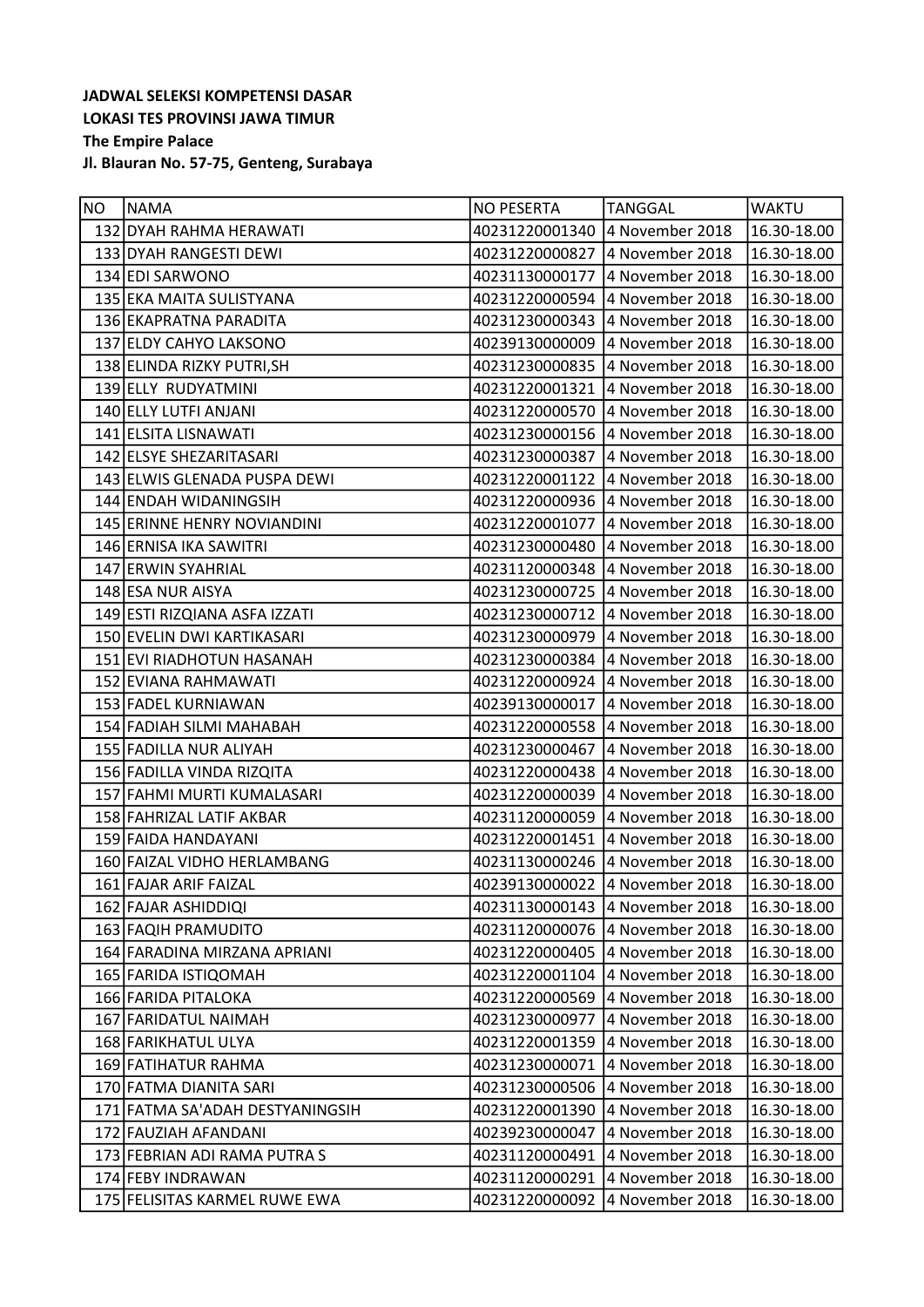| NO | <b>NAMA</b>                       | <b>NO PESERTA</b>              | <b>TANGGAL</b>                 | <b>WAKTU</b> |
|----|-----------------------------------|--------------------------------|--------------------------------|--------------|
|    | 176 FEMMY JULIA BALLO             | 40231220000930                 | 4 November 2018                | 16.30-18.00  |
|    | 177 FERRY ANGGRIAWATI             | 40231220001246 4 November 2018 |                                | 16.30-18.00  |
|    | 178 FETIRIA RANGGA WUNI           | 40231230000597                 | 4 November 2018                | 16.30-18.00  |
|    | 179 FITA DEWI ARUM SARI           | 40231220000120                 | 4 November 2018                | 16.30-18.00  |
|    | 180 FITRI NINI SARI               | 40231230000960                 | 4 November 2018                | 16.30-18.00  |
|    | 181 FITRI SULISTYANINGRUM HANDOKO | 40231220000140 4 November 2018 |                                | 16.30-18.00  |
|    | 182 FITRIANA DIKKY RETYOWATI      | 40231230000948                 | 4 November 2018                | 16.30-18.00  |
|    | 183 FRIDA YUNAS FEBRIANA          | 40231230000037                 | 4 November 2018                | 16.30-18.00  |
|    | 184 GALIH SETIAWAN                | 40231130000307 4 November 2018 |                                | 16.30-18.00  |
|    | 185 GALIH SETO NUGROHO            | 40231120000304 4 November 2018 |                                | 16.30-18.00  |
|    | 186 GALUH AYU MAHARANI            | 40231230000767 4 November 2018 |                                | 16.30-18.00  |
|    | 187 GALUH RATNA MUTIA             | 40231230000482                 | 4 November 2018                | 16.30-18.00  |
|    | 188 GANIS BIMANTARA               | 40231130000053 4 November 2018 |                                | 16.30-18.00  |
|    | 189 GEMPITA AJENG PURITAMA        | 40231220001319                 | 4 November 2018                | 16.30-18.00  |
|    | 190 GHUFRON WAHYU FIRMANSYAH      | 40231130000076 4 November 2018 |                                | 16.30-18.00  |
|    | 191 GIGIN MAISYAROH               | 40231220001071 4 November 2018 |                                | 16.30-18.00  |
|    | 192 GILANG DIKA ISWARA            | 40231220000428                 | 4 November 2018                | 16.30-18.00  |
|    | 193 GILANG PERDANA PUTRA          |                                | 40231120000441 4 November 2018 | 16.30-18.00  |
|    | 194 HADI KURNIAWAN                | 40231120000440                 | 4 November 2018                | 16.30-18.00  |
|    | 195 HAJAR OKTA RESTY              | 40231230000097 4 November 2018 |                                | 16.30-18.00  |
|    | 196 HAKKAM WARDANI                | 40231120000185                 | 4 November 2018                | 16.30-18.00  |
|    | 197 HANA HAPSARI KHUSNUL KHOTIMAH | 40231230000125                 | 4 November 2018                | 16.30-18.00  |
|    | 198 HANDAYANI WIDIYANTO PUTRI     | 40239230000076                 | 4 November 2018                | 16.30-18.00  |
|    | 199 HANIFA SAZKIA QOLBA           | 40231220000368                 | 4 November 2018                | 16.30-18.00  |
|    | 200 HANIFAH FITRIYANI             | 40231220001148 4 November 2018 |                                | 16.30-18.00  |
|    | 201 HANUNG INDRA WIDYOWATI        | 40231230000876                 | 4 November 2018                | 16.30-18.00  |
|    | 202 HAPPY DWI OKTAVIANI           | 40231230000547                 | 4 November 2018                | 16.30-18.00  |
|    | 203 HARDIK DEWANTORO              | 40231120000327                 | 4 November 2018                | 16.30-18.00  |
|    | 204 HENDRIKA WIJAYA               | 40231120000140                 | 4 November 2018                | 16.30-18.00  |
|    | 205 HERI SUWANDONO                | 40231130000334 4 November 2018 |                                | 16.30-18.00  |
|    | 206 HERI YULIANTO                 | 40231120000354                 | 4 November 2018                | 16.30-18.00  |
|    | 207 HERIYADI                      | 40231120000400                 | 4 November 2018                | 16.30-18.00  |
|    | 208   I NYOMAN AGATHA MAHAPUTRA   | 40231130000418                 | 4 November 2018                | 16.30-18.00  |
|    | 209 ICCHA PRASIDDHA AMITHYA       | 40231220001072                 | 4 November 2018                | 16.30-18.00  |
|    | 210 ICHWAN RIDHO SURYONO          | 40231120000323                 | 4 November 2018                | 16.30-18.00  |
|    | 211 IDA AYU MADE SUTRI HARTINI    | 40231230000766                 | 4 November 2018                | 16.30-18.00  |
|    | 212 IFA NADIA PERTIWI             | 40231230000285                 | 4 November 2018                | 16.30-18.00  |
|    | 213 IKA NURA SUSANTI              | 40231220000178                 | 4 November 2018                | 16.30-18.00  |
|    | 214 IKA PAMAYANI                  | 40231230000762                 | 4 November 2018                | 16.30-18.00  |
|    | 215 IKA PUTRI ELVIANA             | 40231230000636                 | 4 November 2018                | 16.30-18.00  |
|    | 216 IKE SULAILI SOFIYANTI         | 40239230000082                 | 4 November 2018                | 16.30-18.00  |
|    | 217 ILHAM MAULANA WISNU PUTRA     | 40231130000272                 | 4 November 2018                | 16.30-18.00  |
|    | 218 ILHAM PUTRA HUTAMA            | 40231120000084                 | 4 November 2018                | 16.30-18.00  |
|    | 219 ILMIAWAN IQBAL                | 40231130000281                 | 4 November 2018                | 16.30-18.00  |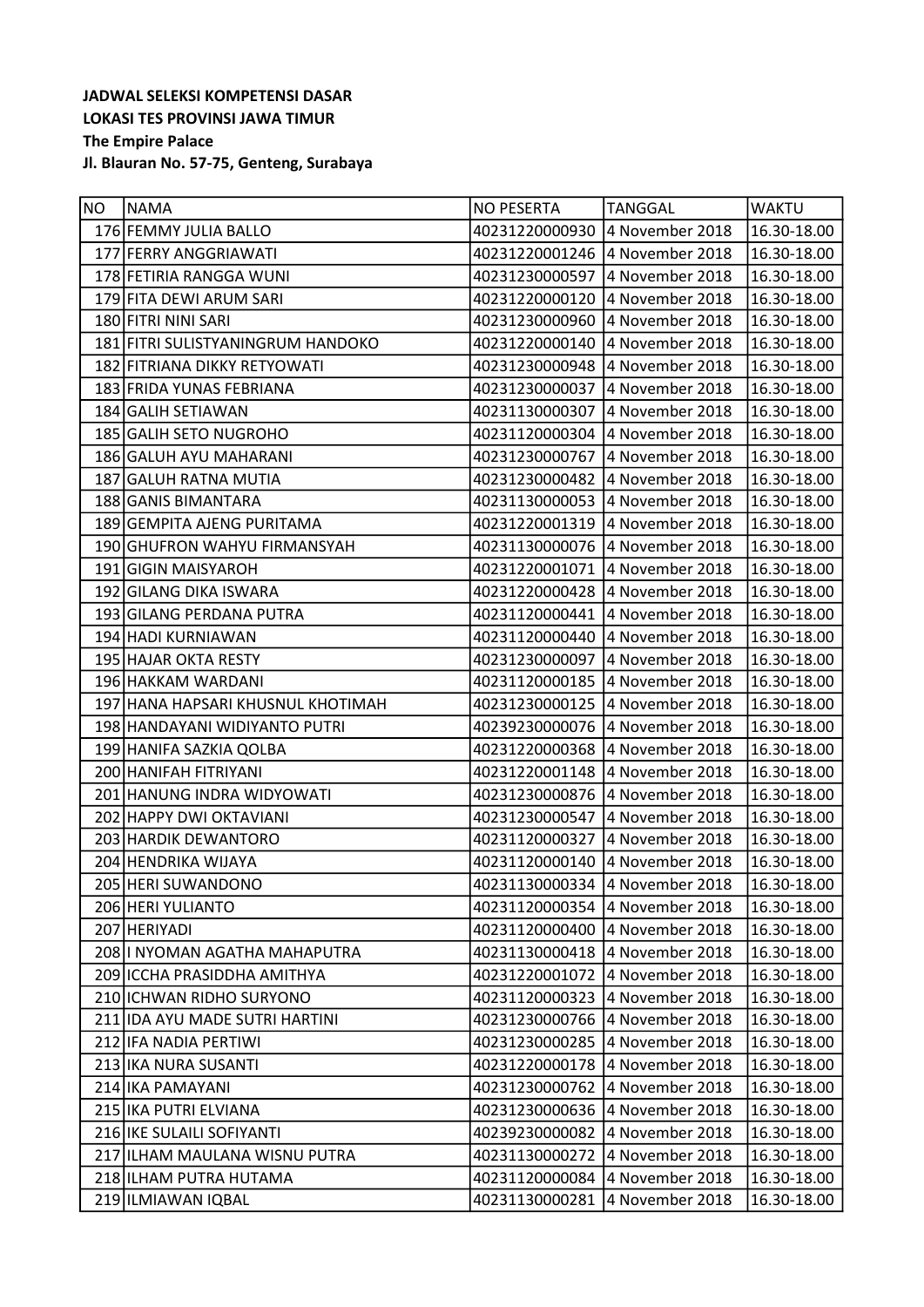| NO | <b>NAMA</b>                           | <b>NO PESERTA</b>              | <b>TANGGAL</b>  | <b>WAKTU</b> |
|----|---------------------------------------|--------------------------------|-----------------|--------------|
|    | 220 IMAS ANGGA PRADHITA               | 40231120000542                 | 4 November 2018 | 16.30-18.00  |
|    | 221 IMRO ATUS SHOLIHAH                | 40231220000592 4 November 2018 |                 | 16.30-18.00  |
|    | 222 INDAH PERTIWI                     | 40231220000975                 | 4 November 2018 | 16.30-18.00  |
|    | 223 INES SAVITRIE, A.MD               | 40231220000671                 | 4 November 2018 | 16.30-18.00  |
|    | 224 INGGRID TANNYA LARASATI           | 40231230000909                 | 4 November 2018 | 16.30-18.00  |
|    | 225 INNE NOVIA ANDRIANI               | 40231220001120                 | 4 November 2018 | 16.30-18.00  |
|    | 226 IRA OKTAVIAN WAHYUNINGTYAS, SE    | 40231230000310                 | 4 November 2018 | 16.30-18.00  |
|    | 227 IRFAN RAMADHAN                    | 40231130000375                 | 4 November 2018 | 16.30-18.00  |
|    | 228 IRWAN KUSUMA TRIATMAJA            | 40231130000118                 | 4 November 2018 | 16.30-18.00  |
|    | 229 ISMAIL HASAN                      | 40231130000344                 | 4 November 2018 | 16.30-18.00  |
|    | 230 ISMIATUS SOLIKHA                  | 40231230000682 4 November 2018 |                 | 16.30-18.00  |
|    | 231 ISTIANI                           | 40231230000497 4 November 2018 |                 | 16.30-18.00  |
|    | 232 ITA CAHYANTI                      | 40231220000949                 | 4 November 2018 | 16.30-18.00  |
|    | 233 IVANA LAELA TIARAWATI             | 40231220000567                 | 4 November 2018 | 16.30-18.00  |
|    | 234 JEPRI TRIYANTO                    | 40231120000281                 | 4 November 2018 | 16.30-18.00  |
|    | 235 JOHAN WILMAR SUTOPO               | 40231130000011 4 November 2018 |                 | 16.30-18.00  |
|    | 236 JOKO SUSILO                       | 40231130000333                 | 4 November 2018 | 16.30-18.00  |
|    | 237 JUHARTINA                         | 40231220001249 4 November 2018 |                 | 16.30-18.00  |
|    | 238 JUNITA RIANA DAMAYANTI            | 40231220000378 4 November 2018 |                 | 16.30-18.00  |
|    | 239 JUWITA INTAN MARDHIKA             | 40231220000895                 | 4 November 2018 | 16.30-18.00  |
|    | 240 KARINA AYU ZUNEDA NASUTION        | 40231220000624                 | 4 November 2018 | 16.30-18.00  |
|    | 241 KARTIKA SARI                      | 40231230000752                 | 4 November 2018 | 16.30-18.00  |
|    | 242 KEVIN EMHA MALIK                  | 40231120000497 4 November 2018 |                 | 16.30-18.00  |
|    | 243 KHAIRUNNISA NUR AZMI              | 40231220001541                 | 4 November 2018 | 16.30-18.00  |
|    | 244 KHARIS PRASETYO UTOMO             | 40231130000469                 | 4 November 2018 | 16.30-18.00  |
|    | 245 KHOLILAH DANARRATOE KHARIMA       | 40231220000903                 | 4 November 2018 | 16.30-18.00  |
|    | 246 KHOMARIA DWI RATNA SARI           | 40231220000872                 | 4 November 2018 | 16.30-18.00  |
|    | 247 KHUDHAIFA SARI                    | 40231230000644                 | 4 November 2018 | 16.30-18.00  |
|    | 248 KIKI AVERENATA ULFA               | 40231220000679                 | 4 November 2018 | 16.30-18.00  |
|    | 249 KINTAN FAJARINA BUDI PADMANINGSIH | 40231220000115 4 November 2018 |                 | 16.30-18.00  |
|    | 250 KRESNO WAHYU KUSDINAR             | 40231120000149                 | 4 November 2018 | 16.30-18.00  |
|    | 251 KRISNA WIDIASTUTI                 | 40231220000608                 | 4 November 2018 | 16.30-18.00  |
|    | 252 KRISTINA TRI WIDIATI              | 40231220001113                 | 4 November 2018 | 16.30-18.00  |
|    | 253 KURNIA CANDRA DEWI                | 40231220000693                 | 4 November 2018 | 16.30-18.00  |
|    | 254 KURNIA GAGAT BASKORO              | 40231120000130                 | 4 November 2018 | 16.30-18.00  |
|    | 255 KURNIA INTAN SARI                 | 40231220000407                 | 4 November 2018 | 16.30-18.00  |
|    | 256 KURNIAWAN AJI PRABOWO             | 40231120000136                 | 4 November 2018 | 16.30-18.00  |
|    | 257 KURNIAWAN FITRIAJI                | 40231120000402                 | 4 November 2018 | 16.30-18.00  |
|    | 258 KUSNUL CHOTIMAH                   | 40231220001487                 | 4 November 2018 | 16.30-18.00  |
|    | 259 LAILATUL FAIZAH                   | 40231220001194                 | 4 November 2018 | 16.30-18.00  |
|    | 260 LAILATUL HIDAYAH                  | 40231220001398                 | 4 November 2018 | 16.30-18.00  |
|    | 261 LALA LATIFAH                      | 40231230000932                 | 4 November 2018 | 16.30-18.00  |
|    | 262 LANGGENG PRASTYO WARGO            | 40231120000390                 | 4 November 2018 | 16.30-18.00  |
|    | 263 LANY MAPAU                        | 40231230000286                 | 4 November 2018 | 16.30-18.00  |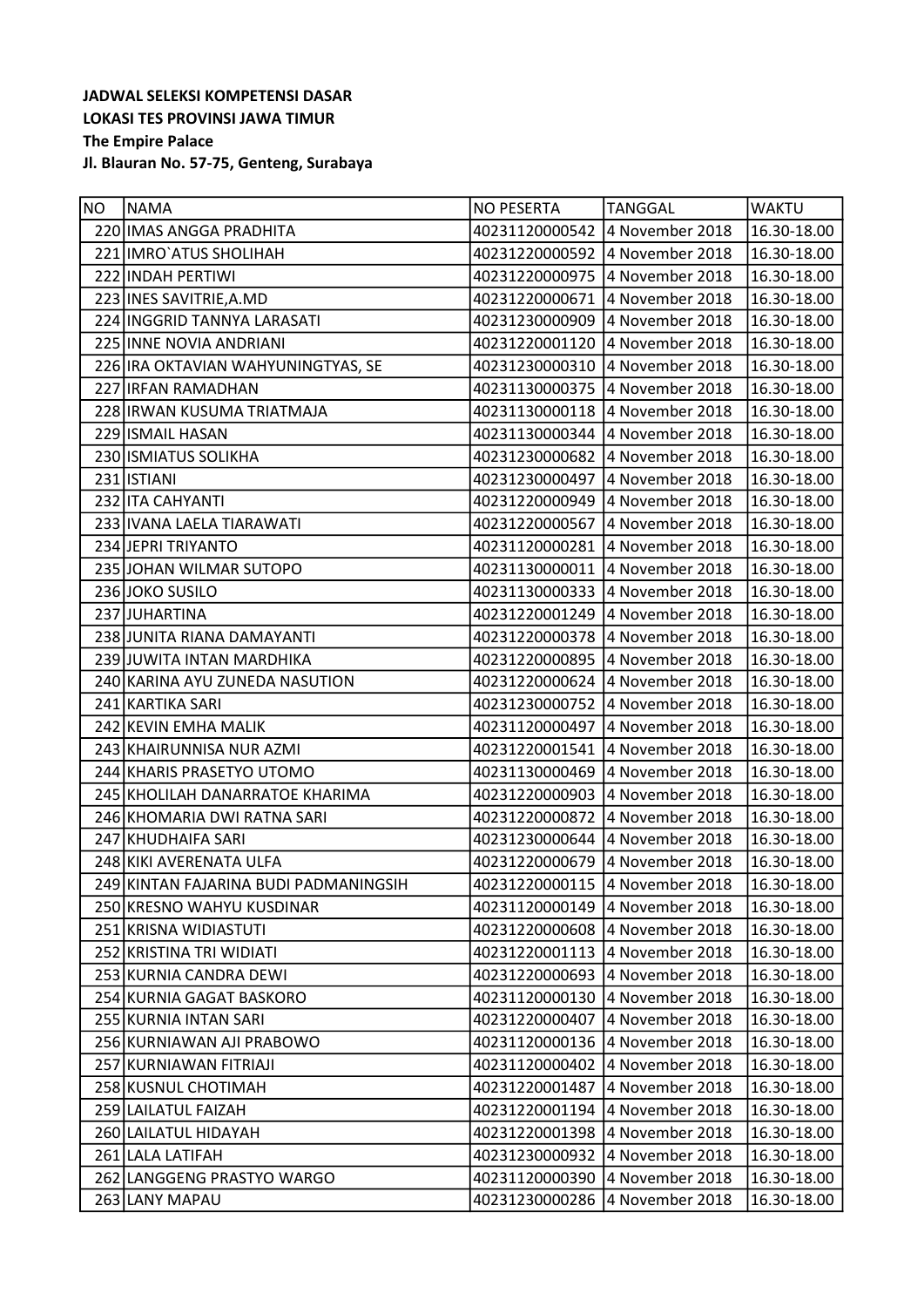| NO | <b>NAMA</b>                     | <b>NO PESERTA</b>              | <b>TANGGAL</b>  | lwaktu      |
|----|---------------------------------|--------------------------------|-----------------|-------------|
|    | 264 LATHIF ADI PRAYOGO          | 40231120000220                 | 4 November 2018 | 16.30-18.00 |
|    | 265 LELA NURLIANA               | 40231220000688 4 November 2018 |                 | 16.30-18.00 |
|    | 266 LIANA UTAMI                 | 40231230000555                 | 4 November 2018 | 16.30-18.00 |
|    | 267 LIKA SUTVARINI SUDADI       | 40231230000706 4 November 2018 |                 | 16.30-18.00 |
|    | 268 LILIS FITRIYAH ANGGRAINI    | 40231220001118                 | 4 November 2018 | 16.30-18.00 |
|    | 269 LINA SETIANINGSIH           | 40231220000006 4 November 2018 |                 | 16.30-18.00 |
|    | 270 LINDA SUNAR PRAMESWARI      | 40231220000393 4 November 2018 |                 | 16.30-18.00 |
|    | 271 LINTANG AYU SURGAWI         | 40239230000002                 | 4 November 2018 | 16.30-18.00 |
|    | 272 LUBNA FAIQOTUL ULA          | 40239230000081 4 November 2018 |                 | 16.30-18.00 |
|    | 273 LUSYIDA AMELIA              | 40231220000695                 | 4 November 2018 | 16.30-18.00 |
|    | 274 LUTHFI NUGRA PRATAMA        | 40231130000489 4 November 2018 |                 | 16.30-18.00 |
|    | 275 M. AGUS SUSANTO             | 40231120000193 4 November 2018 |                 | 16.30-18.00 |
|    | 276 M. SOFYAN ABIDIN            | 40231130000302 5 November 2018 |                 | 08.00-09.30 |
|    | 277 M. ZULIAN NUROHMAN          | 40231130000060                 | 5 November 2018 | 08.00-09.30 |
|    | 278 M.HADZIQ AUFA               | 40239130000018                 | 5 November 2018 | 08.00-09.30 |
|    | 279 MAEKO CATUR PRASTYO         | 40231130000214 5 November 2018 |                 | 08.00-09.30 |
|    | 280 MARISA DIAN ALIFATI         | 40231220000992                 | 5 November 2018 | 08.00-09.30 |
|    | 281 MARISTIA FITRI TWINDITA     | 40231230000137 5 November 2018 |                 | 08.00-09.30 |
|    | 282 MARSELLA FINDASARI WAGUT    | 40231230000819                 | 5 November 2018 | 08.00-09.30 |
|    | 283 MASHUROH                    | 40231220001361                 | 5 November 2018 | 08.00-09.30 |
|    | 284 MAULANI RACHMANING PUTRI    | 40231230000397 5 November 2018 |                 | 08.00-09.30 |
|    | 285 MAULINA UMI ROFIQOH         | 40231220000228                 | 5 November 2018 | 08.00-09.30 |
|    | 286 MAULITA FATMA NUR AZIZY     | 40231220001175 5 November 2018 |                 | 08.00-09.30 |
|    | 287 MAYA SINTA AYU ARBIYANTI    | 40231220001419                 | 5 November 2018 | 08.00-09.30 |
|    | 288 MEGA INTAN HALIDA           | 40231220000870                 | 5 November 2018 | 08.00-09.30 |
|    | 289 MERISKA SARI                | 40231230000418                 | 5 November 2018 | 08.00-09.30 |
|    | 290 MIA ARDHIAWATI              | 40231230000802                 | 5 November 2018 | 08.00-09.30 |
|    | 291 MIFTAQUL ULA ARWANINGTYAS   | 40231220000025                 | 5 November 2018 | 08.00-09.30 |
|    | 292 MIKE SHOLEKHA OCTAVIA       | 40231220001116                 | 5 November 2018 | 08.00-09.30 |
|    | 293 MIKKO PUTRA AGUSTIA         | 40231120000230 5 November 2018 |                 | 08.00-09.30 |
|    | 294 MIRANDA YUANITA             | 40231230000896                 | 5 November 2018 | 08.00-09.30 |
|    | 295 MIR'ATUS SHOLIHAH           | 40231220000814                 | 5 November 2018 | 08.00-09.30 |
|    | 296 MIRZA CHANDRA NURMALITA     | 40231230000114                 | 5 November 2018 | 08.00-09.30 |
|    | 297 MOCH ROFI'UDIN              | 40231120000458                 | 5 November 2018 | 08.00-09.30 |
|    | 298 MOCH. SAIFULLOH             | 40231130000128                 | 5 November 2018 | 08.00-09.30 |
|    | 299 MOCHAMMAD RIDLO FAHMI       | 40231120000287                 | 5 November 2018 | 08.00-09.30 |
|    | 300 MOH SAIFUL BAHRI            | 40231120000452                 | 5 November 2018 | 08.00-09.30 |
|    | 301 MOHAMAD RIZKY YUSAR         | 40231120000557                 | 5 November 2018 | 08.00-09.30 |
|    | 302 MOHAMMAD FARID SAIFUDDIN    | 40231120000179                 | 5 November 2018 | 08.00-09.30 |
|    | 303 MUCHLIS YOGA MAULANA        | 40231120000475                 | 5 November 2018 | 08.00-09.30 |
|    | 304 MUHAMAD ANNAS               | 40231130000251                 | 5 November 2018 | 08.00-09.30 |
|    | 305 MUHAMAD MASHUDA             | 40231130000412                 | 5 November 2018 | 08.00-09.30 |
|    | 306 MUHAMMAD ARIF NUR RIDWAN    | 40231120000044                 | 5 November 2018 | 08.00-09.30 |
|    | 307 MUHAMMAD IQBAL REZA PRATAMA | 40239130000019                 | 5 November 2018 | 08.00-09.30 |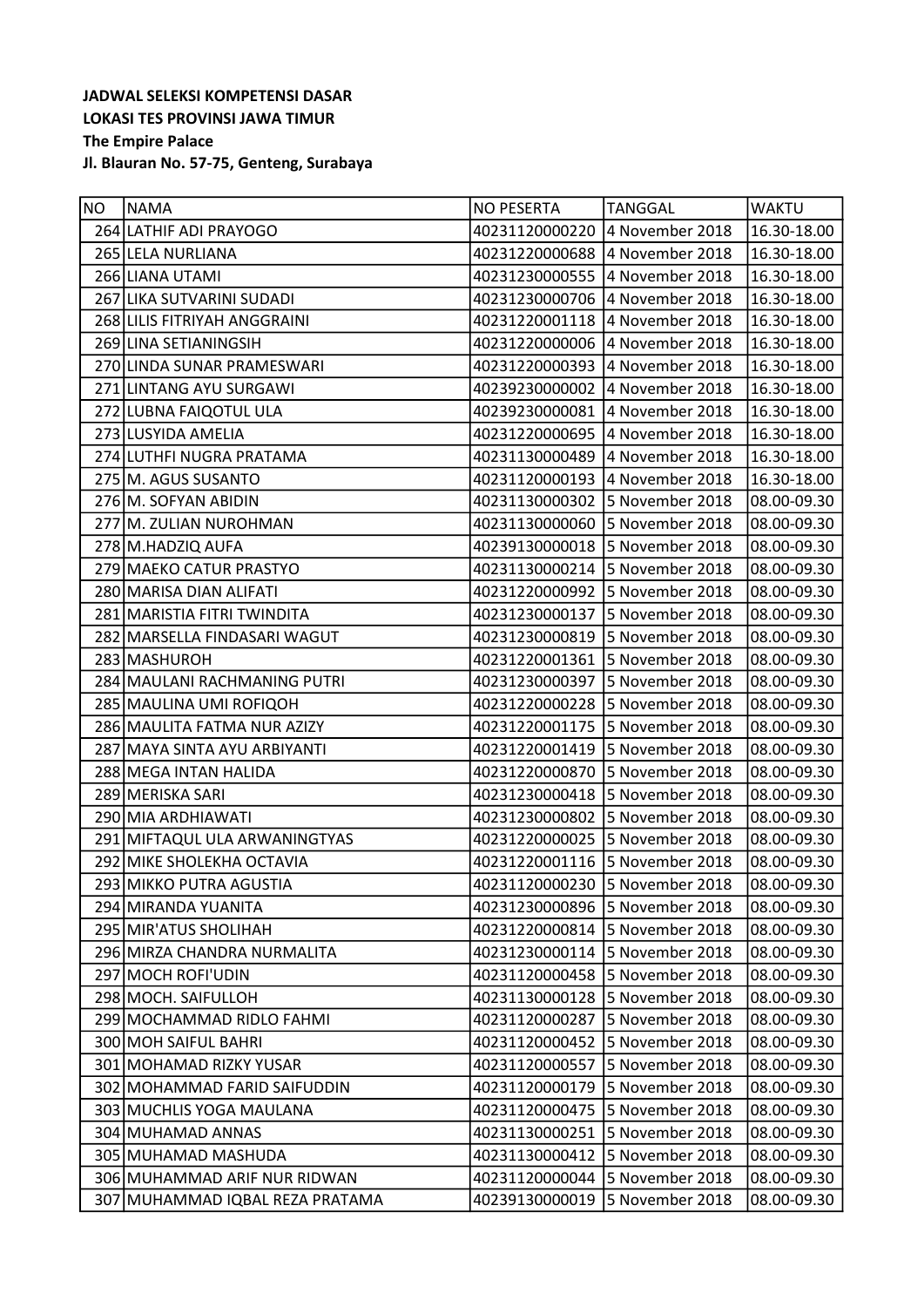| NO. | <b>NAMA</b>                     | <b>NO PESERTA</b>              | <b>TANGGAL</b>  | <b>WAKTU</b> |
|-----|---------------------------------|--------------------------------|-----------------|--------------|
|     | 308 MUHAMMAD MUNIR EGA PRAYOGA  | 40231120000214 5 November 2018 |                 | 08.00-09.30  |
|     | 309 MUHAMMAD NAFIS AZHARUDDIN   | 40231120000058                 | 5 November 2018 | 08.00-09.30  |
|     | 310 MUHAMMAD NUR AQSHO          | 40231130000287                 | 5 November 2018 | 08.00-09.30  |
|     | 311 MUHAMMAD RINTO SURYO KUSUMO | 40231120000397                 | 5 November 2018 | 08.00-09.30  |
|     | 312 MUHAMMAD RIZKY NASUTION     | 40231120000064                 | 5 November 2018 | 08.00-09.30  |
|     | 313 MUHAMMAD RIZQI DARMAWAN     | 40231130000041 5 November 2018 |                 | 08.00-09.30  |
|     | 314 MUHAMMAD SOHIB FIRMANSYAH   | 40231120000551                 | 5 November 2018 | 08.00-09.30  |
|     | 315 MUHAMMAD WAFI ZIA EL HAKIM  | 40231130000124 5 November 2018 |                 | 08.00-09.30  |
|     | 316 MUKTI SADEWO                | 40231120000268 5 November 2018 |                 | 08.00-09.30  |
|     | 317 MUSTHOFA FATHUR ROBBANI     | 40231120000538                 | 5 November 2018 | 08.00-09.30  |
|     | 318 MUTIARA ANGGI KATULISTIWA   | 40231220000711                 | 5 November 2018 | 08.00-09.30  |
|     | 319 NADINE SAKSITA CHRISTI      | 40231220000116                 | 5 November 2018 | 08.00-09.30  |
|     | 320 NADYA AULIA REINATA         | 40231220001408 5 November 2018 |                 | 08.00-09.30  |
|     | 321 NANDA PUTRI DEWI            | 40231220000352                 | 5 November 2018 | 08.00-09.30  |
|     | 322 NARFITNINDYA APETNINGTYAS   | 40231220000923                 | 5 November 2018 | 08.00-09.30  |
|     | 323 NATALIA FIASARI             | 40231230000975                 | 5 November 2018 | 08.00-09.30  |
|     | 324 NAWANG YUNIAR               | 40231220000701                 | 5 November 2018 | 08.00-09.30  |
|     | 325 NAWASARI QORI'AH            | 40231220000385                 | 5 November 2018 | 08.00-09.30  |
|     | 326 NDARU HADI NURCAHYO         | 40231120000317                 | 5 November 2018 | 08.00-09.30  |
|     | 327 NELLA KARTIKA NUGRAHENI     | 40239230000078                 | 5 November 2018 | 08.00-09.30  |
|     | 328 NELY NAILUL FITRIYAH        | 40231230000427                 | 5 November 2018 | 08.00-09.30  |
|     | 329 NENDEN SINTA SILVIA         | 40231220001563                 | 5 November 2018 | 08.00-09.30  |
|     | 330 NENY ANDRIANI               | 40231230000582 5 November 2018 |                 | 08.00-09.30  |
|     | 331 NI LUH PUTU SUSANTI         | 40231220000492                 | 5 November 2018 | 08.00-09.30  |
|     | 332 NI PUTU TIKA KUMARA         | 40239230000016 5 November 2018 |                 | 08.00-09.30  |
|     | 333 NILA MEILINNA               | 40231230000293                 | 5 November 2018 | 08.00-09.30  |
|     | 334 NILAM FAIRUZ P              | 40231230000307                 | 5 November 2018 | 08.00-09.30  |
|     | 335 NIMAS AYU NURUL SETYO RINI  | 40231220001495                 | 5 November 2018 | 08.00-09.30  |
|     | 336 NINDY ASMODIWATI            | 40231220000901                 | 5 November 2018 | 08.00-09.30  |
|     | 337 NINDYANI ATMOJO HADI        | 40231220000295 5 November 2018 |                 | 08.00-09.30  |
|     | 338 NISAA' UL FIRDAUS           | 40231220000238                 | 5 November 2018 | 08.00-09.30  |
|     | 339 NISTIA NURFASIAH SASOLE     | 40231230000955                 | 5 November 2018 | 08.00-09.30  |
|     | 340 NOFI IRIANTI                | 40231220001244                 | 5 November 2018 | 08.00-09.30  |
|     | 341 NOLITA AYU PUSPITASARI      | 40231220000326                 | 5 November 2018 | 08.00-09.30  |
|     | 342 NOVIA PERMATA SARI          | 40239230000072                 | 5 November 2018 | 08.00-09.30  |
|     | 343 NOVIANA WIJAYANTI           | 40231220001106                 | 5 November 2018 | 08.00-09.30  |
|     | 344 NOVITARINA NUR FARIDA       | 40231220000574                 | 5 November 2018 | 08.00-09.30  |
|     | 345 NUR AHMAD GANDA             | 40231120000313                 | 5 November 2018 | 08.00-09.30  |
|     | 346 NUR DITA PUTRI RIANDINI     | 40231230000281                 | 5 November 2018 | 08.00-09.30  |
|     | 347 NUR FATHONAH                | 40231230000378                 | 5 November 2018 | 08.00-09.30  |
|     | 348 NUR FATMAWATI               | 40231230000054                 | 5 November 2018 | 08.00-09.30  |
|     | 349 NUR HABIBAH THOFA           | 40231230000030                 | 5 November 2018 | 08.00-09.30  |
|     | 350 NUR LAILI RIZKY RAHMAWATI   | 40231220001213                 | 5 November 2018 | 08.00-09.30  |
|     | 351 NUR LAILY RACHMAWATI        | 40231220000165                 | 5 November 2018 | 08.00-09.30  |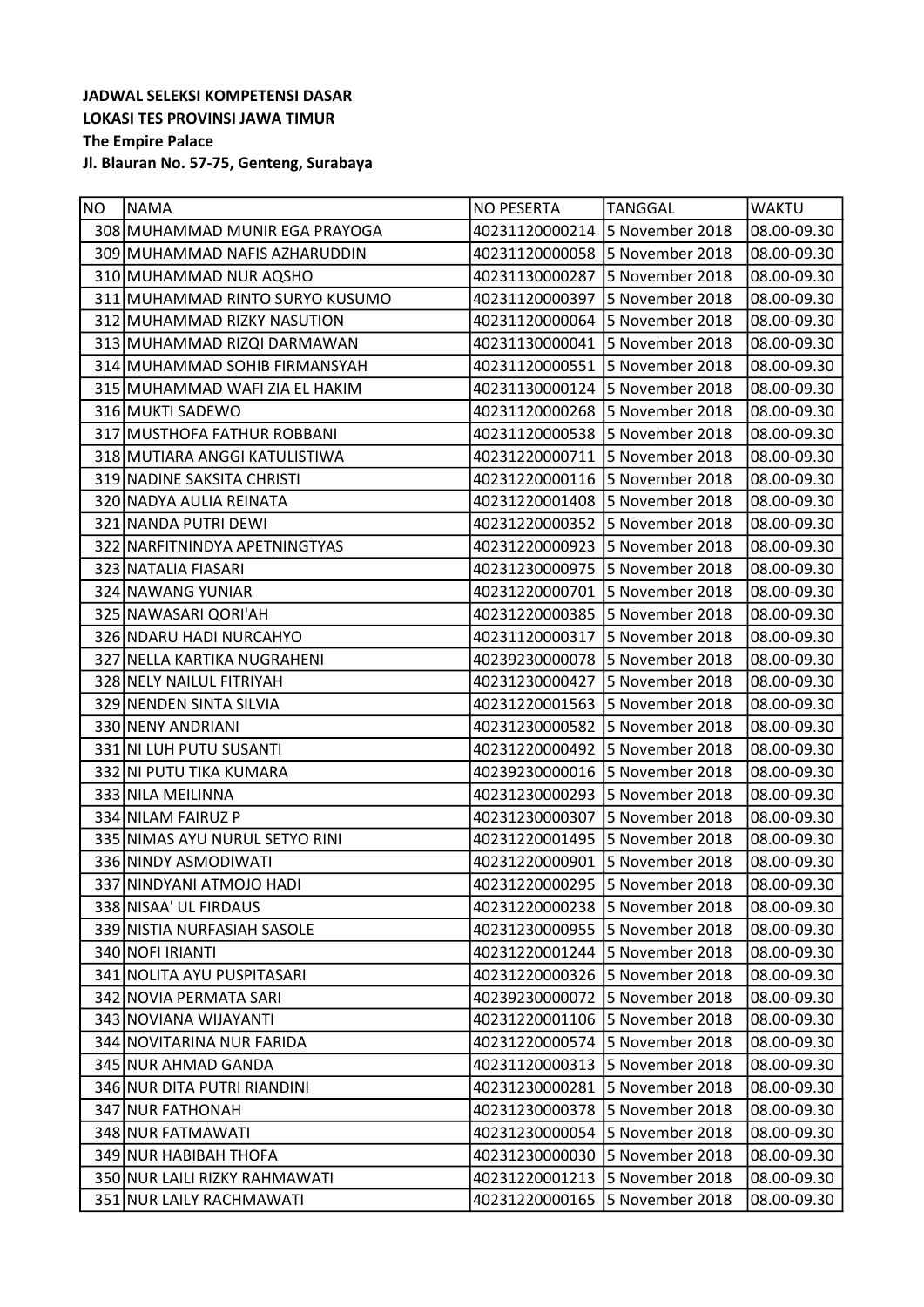| NO. | <b>NAMA</b>                      | <b>NO PESERTA</b>              | <b>TANGGAL</b>  | <b>WAKTU</b> |
|-----|----------------------------------|--------------------------------|-----------------|--------------|
|     | 352 NURAINI ANDANASARI           | 40239230000075                 | 5 November 2018 | 08.00-09.30  |
|     | 353 NURCAHYONO                   | 40231130000286                 | 5 November 2018 | 08.00-09.30  |
|     | 354 NURIN SAFIRA                 | 40231220000204                 | 5 November 2018 | 08.00-09.30  |
|     | 355 NURINA GHASSANI              | 40231230000716                 | 5 November 2018 | 08.00-09.30  |
|     | 356 NURUDIN ABDUROHIM            | 40231120000015                 | 5 November 2018 | 08.00-09.30  |
|     | 357 NURUL ALFANI                 | 40231120000001                 | 5 November 2018 | 08.00-09.30  |
|     | 358 NURUL HALIMAH                | 40231220000484                 | 5 November 2018 | 08.00-09.30  |
|     | 359 OKTAFIA KRISDAYANTI          | 40231230000407                 | 5 November 2018 | 08.00-09.30  |
|     | 360 OKY KURNIAWAN                | 40231120000418                 | 5 November 2018 | 08.00-09.30  |
|     | 361 PAMUNGKAS SUDARSONO          | 40231130000064                 | 5 November 2018 | 08.00-09.30  |
|     | 362 PETRUS SONNY SANTOSO PUTRA   | 40231120000112                 | 5 November 2018 | 08.00-09.30  |
|     | 363 PRAYOGO ADI CHRISTANTO       | 40231120000199                 | 5 November 2018 | 08.00-09.30  |
|     | 364 PRISDIAN KUSUMAWARDANI       | 40231220000255 5 November 2018 |                 | 08.00-09.30  |
|     | 365 PRISNA SANDY FARADILLA       | 40231220000628                 | 5 November 2018 | 08.00-09.30  |
|     | 366 PRISYANTYANTI WIDYASARI      | 40231220001021                 | 5 November 2018 | 08.00-09.30  |
|     | 367 PUJIANA                      | 40231220000231 5 November 2018 |                 | 08.00-09.30  |
|     | 368 PURI INTAN DHINARING SUGONDO | 40231220000833                 | 5 November 2018 | 08.00-09.30  |
|     | 369 PUSPITA SARI SURYA P.        | 40231230000878 5 November 2018 |                 | 08.00-09.30  |
|     | 370 PUTRA TIDAR WARASTRATAMA     | 40231120000033                 | 5 November 2018 | 08.00-09.30  |
|     | 371 PUTRI AYUNINGTYAS KUSUMAWATI | 40239230000071                 | 5 November 2018 | 08.00-09.30  |
|     | 372 PUTRI MELATI WANDANSARI      | 40231230000563                 | 5 November 2018 | 08.00-09.30  |
|     | 373 PUTRI PRASETYA DEWANTI       | 40231220000523                 | 5 November 2018 | 08.00-09.30  |
|     | 374 QONITAH AGHANISA LUQMAN      | 40231220000206                 | 5 November 2018 | 08.00-09.30  |
|     | 375 RADITYA PRATIKTO             | 40231130000396                 | 5 November 2018 | 08.00-09.30  |
|     | 376 RADITYO BAYU WICAKSONO       | 40231130000282                 | 5 November 2018 | 08.00-09.30  |
|     | 377 RAGIL AYU LAURININGTYAS      | 40231230000158                 | 5 November 2018 | 08.00-09.30  |
|     | 378 RAHMAD KURNIAWAN             | 40231130000004                 | 5 November 2018 | 08.00-09.30  |
|     | 379 RANI ROHMAWATI               | 40231230000941                 | 5 November 2018 | 08.00-09.30  |
|     | 380 RASTITI HAYU UTAMI           | 40231220000089                 | 5 November 2018 | 08.00-09.30  |
|     | 381 RATI                         | 40231220000498 5 November 2018 |                 | 08.00-09.30  |
|     | 382 RATIH AGUSTIN                | 40231220000999                 | 5 November 2018 | 08.00-09.30  |
|     | 383 RATIH KUSUMANINGTYAS         | 40239230000107                 | 5 November 2018 | 08.00-09.30  |
|     | 384 RATNA DEVI TRI WIDIATI       | 40231220001114                 | 5 November 2018 | 08.00-09.30  |
|     | 385 RATNA DEWI PUSPITA SARI      | 40231220001538                 | 5 November 2018 | 08.00-09.30  |
|     | 386 RATNA WULANDARI              | 40231220000697                 | 5 November 2018 | 08.00-09.30  |
|     | 387 REKA YULIA RIZKIA            | 40231220000487                 | 5 November 2018 | 08.00-09.30  |
|     | 388 RENA LAILA WURI              | 40231220000079                 | 5 November 2018 | 08.00-09.30  |
|     | 389 RENI MURFIATUN               | 40231220000256                 | 5 November 2018 | 08.00-09.30  |
|     | 390 RENNI RATNASARI              | 40231230000345                 | 5 November 2018 | 08.00-09.30  |
|     | 391 RETNO ILHAM FITRIANA         | 40231230000002                 | 5 November 2018 | 08.00-09.30  |
|     | 392 RETNO TRISNANTARI            | 40231220000704                 | 5 November 2018 | 08.00-09.30  |
|     | 393 REVA ARNOVELLA VIA ZAHROTUL  | 40231220001543                 | 5 November 2018 | 08.00-09.30  |
|     | 394 REYNOV BINTANG CHARIESTA     | 40231120000383                 | 5 November 2018 | 08.00-09.30  |
|     | 395 REZA AMELIA KUSUMA DEWI      | 40231220001109                 | 5 November 2018 | 08.00-09.30  |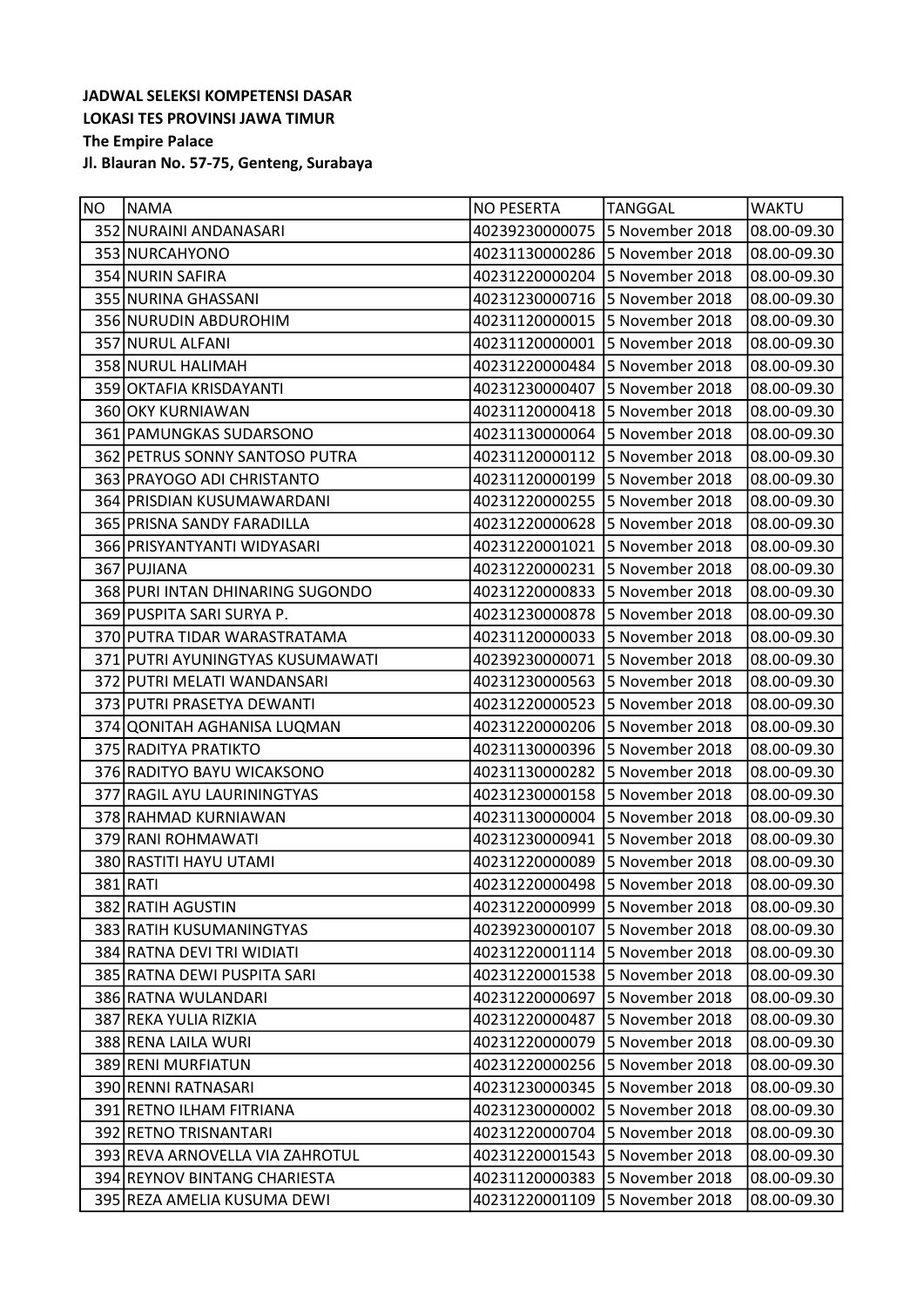| NO. | <b>NAMA</b>                            | <b>NO PESERTA</b>              | <b>TANGGAL</b>                 | <b>WAKTU</b> |
|-----|----------------------------------------|--------------------------------|--------------------------------|--------------|
|     | 396 RHEGIE NASTITI AYUNGGA             | 40231230000181                 | 5 November 2018                | 08.00-09.30  |
|     | 397 RIA MERY ANDANI MANURUNG           | 40231230000453 5 November 2018 |                                | 08.00-09.30  |
|     | 398 RIAN ADI NEGORO                    | 40231130000213                 | 5 November 2018                | 08.00-09.30  |
|     | 399 RICKY RIESMAWANDHY BIPANDIKA PUTRA | 40231120000346                 | 5 November 2018                | 08.00-09.30  |
|     | 400 RIDHA CAHYA UTAMA                  | 40231130000086                 | 5 November 2018                | 08.00-09.30  |
|     | 401 RIE RIENITA PAALLO, SE             | 40231230000945 5 November 2018 |                                | 08.00-09.30  |
|     | 402 RINYA HIDA DIAN PERTIWI            | 40231220001343                 | 5 November 2018                | 08.00-09.30  |
|     | 403 RIO DE JANAIRO EKA SURATMO         | 40231120000297                 | 5 November 2018                | 08.00-09.30  |
|     | 404 RIRIN RESILIA                      | 40231220000789                 | 5 November 2018                | 08.00-09.30  |
|     | 405 RIRIS DWI WAHYU RAHMAWATI          | 40231220001400                 | 5 November 2018                | 08.00-09.30  |
|     | 406 RISAL MADINAH AHSANA PUTRI         | 40231230000639                 | 5 November 2018                | 08.00-09.30  |
|     | 407 RISKA AMELIA PUTRI                 | 40231220000331                 | 5 November 2018                | 08.00-09.30  |
|     | 408 RISKA DWI MELIANI SIMANJUNTAK      | 40231230000379                 | 5 November 2018                | 08.00-09.30  |
|     | 409 RISKA MAWARTI                      | 40231220001471                 | 5 November 2018                | 08.00-09.30  |
|     | 410 RISKA PUTRI HANDAYANI              | 40231220000700                 | 5 November 2018                | 08.00-09.30  |
|     | 411 RISKY AMELIA RAMADHANI, SE         | 40231230000822 5 November 2018 |                                | 08.00-09.30  |
|     | 412 RISKY BUDIANTO                     | 40231130000087                 | 5 November 2018                | 08.00-09.30  |
|     | 413 RISTI PARAMITA WIDA SENA           |                                | 40231220000114 5 November 2018 | 08.00-09.30  |
|     | 414 RISTIKA AYU HANDAYANI              | 40239230000088                 | 5 November 2018                | 08.00-09.30  |
|     | 415 RISVIVITA SANTONI                  | 40231220000922                 | 5 November 2018                | 08.00-09.30  |
|     | 416 RIZA NUR FADILLAH                  | 40231220000489                 | 5 November 2018                | 08.00-09.30  |
|     | 417 RIZA SETYA ASHARI                  | 40231120000564                 | 5 November 2018                | 08.00-09.30  |
|     | 418 RIZHA DINAR GANDA AYUNING PUTRI    | 40231220000958                 | 5 November 2018                | 08.00-09.30  |
|     | 419 RIZHIKA VELAJANI SANTOSO           | 40231130000266                 | 5 November 2018                | 08.00-09.30  |
|     | 420 RIZKA DYAH LUKITASARI              | 40231230000568                 | 5 November 2018                | 08.00-09.30  |
|     | 421 RIZKA SAPUTRAYANA                  | 40231130000156                 | 5 November 2018                | 08.00-09.30  |
|     | 422 RIZKI AMELIA AGUSTIN               | 40231220000853                 | 5 November 2018                | 08.00-09.30  |
|     | 423 RIZKY YUDYA LUTFI                  | 40231220001258 5 November 2018 |                                | 08.00-09.30  |
|     | 424 ROCKY R. MAKASAR                   | 40231120000231                 | 5 November 2018                | 08.00-09.30  |
|     | 425 ROHMAD IMAM MASYURI                | 40231130000438 5 November 2018 |                                | 08.00-09.30  |
|     | 426 ROISUL ULUM                        | 40231130000067                 | 5 November 2018                | 08.00-09.30  |
|     | 427 SABAM ANTONIUS                     | 40231130000472 5 November 2018 |                                | 08.00-09.30  |
|     | 428 SAFIRA CHARBIYATU RIKZA            | 40231230000833                 | 5 November 2018                | 08.00-09.30  |
|     | 429 SALMA AZIZAH ARRAZZAK PURWITO      | 40231220000974                 | 5 November 2018                | 08.00-09.30  |
|     | 430 SAMINAH                            | 40231230000528                 | 5 November 2018                | 08.00-09.30  |
|     | 431 SANDY JUNEFRI PRATAMA              | 40231120000506                 | 5 November 2018                | 08.00-09.30  |
|     | 432 SANTI LUSIANA DEWI                 | 40231230000990                 | 5 November 2018                | 08.00-09.30  |
|     | 433 SATRIO SURYO BASKORO               | 40231120000351                 | 5 November 2018                | 08.00-09.30  |
|     | 434 SAVITA PUTRI RIZKY AULIYA          | 40231220000257                 | 5 November 2018                | 08.00-09.30  |
|     | 435 SEFTIAN MEGA RACHMAN               | 40231130000353                 | 5 November 2018                | 08.00-09.30  |
|     | 436 SEKLY BESTYANTARI                  | 40231230000805                 | 5 November 2018                | 08.00-09.30  |
|     | 437 SELVIANA                           | 40231230000100                 | 5 November 2018                | 08.00-09.30  |
|     | 438 SEPTI ANGGA WIJAYA                 | 40231130000366                 | 5 November 2018                | 08.00-09.30  |
|     | 439 SHINTA MUTIARA JAMAL               | 40231220001283                 | 5 November 2018                | 08.00-09.30  |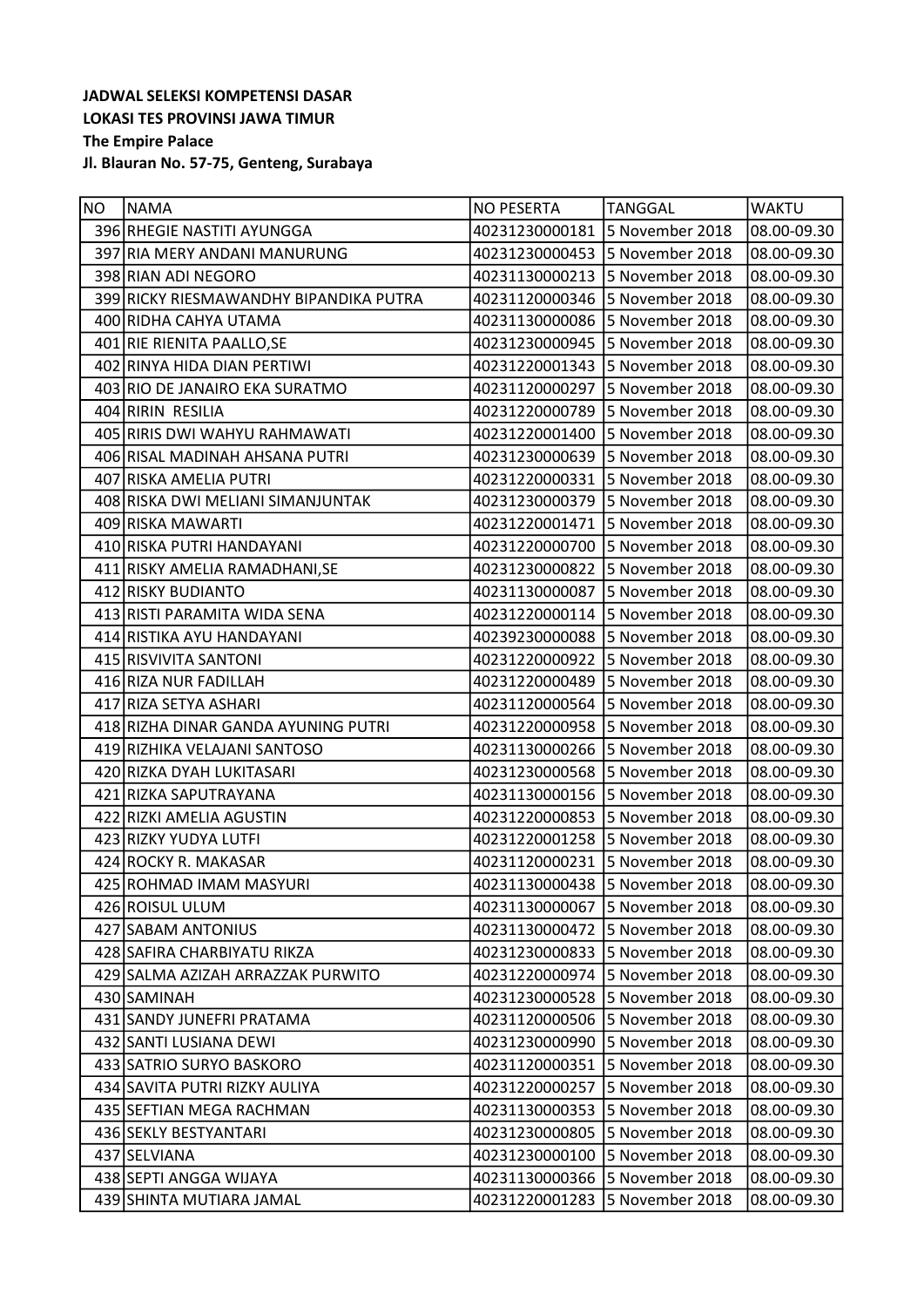| NO. | <b>NAMA</b>                           | <b>NO PESERTA</b>              | <b>TANGGAL</b>  | <b>WAKTU</b> |
|-----|---------------------------------------|--------------------------------|-----------------|--------------|
|     | 440 SHINTA RAWAINI                    | 40231230000534 5 November 2018 |                 | 08.00-09.30  |
|     | 441 SHOFIA ALBI WIBAWANI              | 40231220001407 5 November 2018 |                 | 08.00-09.30  |
|     | 442 SIGIT JOKO PRATOMO                | 40231130000154                 | 5 November 2018 | 08.00-09.30  |
|     | 443 SILVIA MAULINA ULFA               | 40239230000113 5 November 2018 |                 | 08.00-09.30  |
|     | 444 SINAR FAUZI ERSANDI               | 40231120000318 5 November 2018 |                 | 08.00-09.30  |
|     | 445 SITI HARININGSIH                  | 40231230000231                 | 5 November 2018 | 08.00-09.30  |
|     | 446 SITI MARLINA                      | 40231230000922 5 November 2018 |                 | 08.00-09.30  |
|     | 447 SITI MUTMAINAH                    | 40231220000226                 | 5 November 2018 | 08.00-09.30  |
|     | 448 SITI PAULINA ROSARIA              | 40231220001256 5 November 2018 |                 | 08.00-09.30  |
|     | 449 SOFIA INDRAWATI AHMADI            | 40231230000411                 | 5 November 2018 | 08.00-09.30  |
|     | 450 SOFIA PRADNYA PARAMITHA           | 40231230000443 5 November 2018 |                 | 08.00-09.30  |
|     | 451 STEPHANIE AZARINA ZEBADIAH        | 40231220001152                 | 5 November 2018 | 08.00-09.30  |
|     | 452 STEVANIA DIANA RANGGA             | 40231230000300                 | 5 November 2018 | 08.00-09.30  |
|     | 453 SUCI MEYLANI                      | 40231220001546 5 November 2018 |                 | 08.00-09.30  |
|     | 454 SURYA DWI NINGTYAS                | 40231220001422 5 November 2018 |                 | 08.00-09.30  |
|     | 455 SURYANI MARITA SARAGI             | 40231230000722 5 November 2018 |                 | 08.00-09.30  |
|     | 456 SUWANDHI WIYOKO, A.Md             | 40231120000150                 | 5 November 2018 | 08.00-09.30  |
|     | 457 SYAIFUL ROMADHON                  | 40231120000342 5 November 2018 |                 | 08.00-09.30  |
|     | 458 SYARAH AYU FATIMAH                | 40231220000876 5 November 2018 |                 | 08.00-09.30  |
|     | 459 TERAS ALANG                       | 40231130000007                 | 5 November 2018 | 08.00-09.30  |
|     | 460 THERESIA SARI MURNIATI            | 40231220001163 5 November 2018 |                 | 08.00-09.30  |
|     | 461 THOMAS RADITYA BAGASKARA          | 40231120000011                 | 5 November 2018 | 08.00-09.30  |
|     | 462 TIMOTIUS SAN BERLIANTO            | 40231120000357                 | 5 November 2018 | 08.00-09.30  |
|     | 463 TRI PURNAWATI                     | 40231220000931                 | 5 November 2018 | 08.00-09.30  |
|     | 464 TRIO NURLUQMAN AZIZ               | 40231120000164                 | 5 November 2018 | 08.00-09.30  |
|     | 465 TRIYAN REDIYANTO                  | 40231130000275                 | 5 November 2018 | 08.00-09.30  |
|     | 466 TUMONJO SEDYO SWASTONO            | 40231120000034                 | 5 November 2018 | 08.00-09.30  |
|     | 467 TYAGITA CESA DEWI                 | 40231220000074 5 November 2018 |                 | 08.00-09.30  |
|     | 468 TYAS JATI RIANDINI                | 40231220000128 5 November 2018 |                 | 08.00-09.30  |
|     | 469 ULIL MA'ATSIRIL KURNIASARI        | 40231220000341 5 November 2018 |                 | 08.00-09.30  |
|     | 470 ULIVIA DZIKRINA SARI              | 40231220000264                 | 5 November 2018 | 08.00-09.30  |
|     | 471 UNIK NOVIA DARA                   | 40231220000609                 | 5 November 2018 | 08.00-09.30  |
|     | 472 UNUNG OKTRIANA                    | 40231230000618                 | 5 November 2018 | 08.00-09.30  |
|     | 473 VEBBY AYU NOVITA ANGGRAENY        | 40231230000094                 | 5 November 2018 | 08.00-09.30  |
|     | 474 VERI ANDRIANTO                    | 40231120000284                 | 5 November 2018 | 08.00-09.30  |
|     | 475 VICTOR IKHWANTO                   | 40231120000026                 | 5 November 2018 | 08.00-09.30  |
|     | 476 VINA CANDRA TYAS R.               | 40231220000168                 | 5 November 2018 | 08.00-09.30  |
|     | 477 VIVI DIYASTANI                    | 40231220000152                 | 5 November 2018 | 08.00-09.30  |
|     | 478 WAHYU ASMOROWATI                  | 40231220000953                 | 5 November 2018 | 08.00-09.30  |
|     | 479 WAHYU PRATOMO                     | 40231120000420                 | 5 November 2018 | 08.00-09.30  |
|     | 480 WAHYU SANTOSO                     | 40231120000229                 | 5 November 2018 | 08.00-09.30  |
|     | 481 WAHYU SETIANINGSIH                | 40231220000363                 | 5 November 2018 | 08.00-09.30  |
|     | 482 WANDIKA RACHMAD SOFIAN NURUL HUDA | 40231120000005                 | 5 November 2018 | 08.00-09.30  |
|     | 483 WAODE NATALIA MURIKA              | 40231230000820                 | 5 November 2018 | 08.00-09.30  |